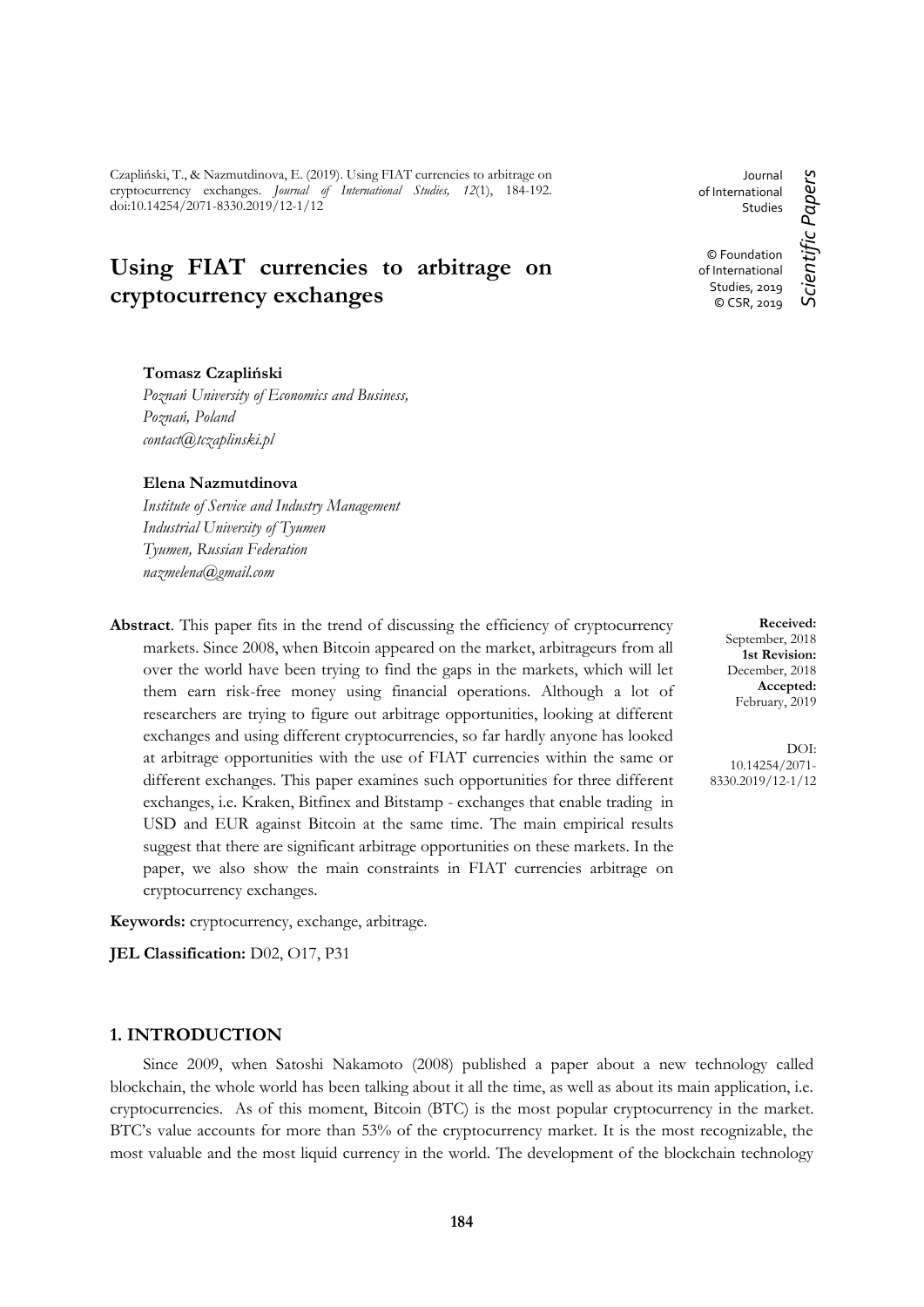and the appearance of new currencies have led to the establishment of cryptocurrency exchanges. At present, there are over 200 of them and their number is still growing. The existence of so many exchanges may reflect the increasing maturity of the market and, additionally, makes it possible to undertake an indepth analysis of market processes concerning cryptocurrencies.

What is one of the characteristic features of capital markets is their efficiency. The hypothesis of capital market efficiency says that prices of any goods (stocks) should be determined by currently available information and should reflect their real value in the best possible way (Fama, 1970). In accordance with the efficient market hypothesis, investors as well as economic agents behave rationally and have enough access to market information to make decisions that will maximize their profit. According to this theory, theoretically, there should be no space for investors to use arbitrage.

Among the available body of scientific literature there are a number of papers that address this issue. The first group includes articles discussing the possibility of arbitrage based on exploiting the price differences of a given cryptocurrency traded on many exchange markets or empirical studies which deal with calculations concerning the use of different cryptocurrency pairs within the same exchange (among others, Iwamura, Kitamura & Matsumoto, 2014 or Makarov & Shoar, 2018)

Another group of papers includes those concerning internal arbitrage for the choice of a cryptocurrency in which a given investor should take special interest in terms of supporting it (Hayes, 2014) or those analyzing arbitrage opportunities with the use of cryptocurrency-based derivatives (Hattori & Ishida, 2018). To the best of my knowledge, no one has ever undertaken a study to examine whether it is possible to use the strategy of selling and buying cryptocurrencies with the application of traditional, socalled FIAT currencies, so that arbitrage activity could bring profits without taking any risk.

The aim of this paper is to prove that by exploiting a single virtual currency, taking advantage of the variability of traditional currencies' exchange rates, within one cryptocurrency exchange market, we can make a profit without bearing any risk. The results of this study may be used, for example, for building cryptocurrency arbitrage or trading strategies, especially for building automatic investment algorithms.

This work is in line with the existing trend in the research into capital market efficiency, the cryptocurrency market in particular. My analysis, based on the available data from three cryptocurrency exchange platforms, shows that - depending on the exchange we study - by using one hour data, arbitrage can be applied at any available examined hour of the rate of a cryptocurrency and traditional currencies. We excluded those transactions for which the rate of return is lower than their cost. Thus, the number of observations that meet such assumptions, i.e. the moments in which the strategy works and is profitable, accounts for almost 705 of the total number of observations for the given exchange market.

In our paper, we give a brief overview of scientific research into arbitrage in capital markets. We pay special attention to scientific works addressing the issue of the cryptocurrency market efficiency and arbitrage opportunities in this market. We intentionally ignored papers which concern investing in cryptocurrencies as this does not influence the research part of my study whatsoever. In the second part, we discuss assumptions based on the collected data and the possible ways of adjusting them so that they could be used as the basis for conducting research. The data come from three exchange platforms, which enable investors to trade using the BTCEUR and BTCUSD pairs. The next chapter includes the results of the study and a commentary concerning the main constraints in the practical implementation of them. The last part is a summary and conclusion, with the indication of further research areas in the field of cryptocurrency arbitrage based on traditional currencies.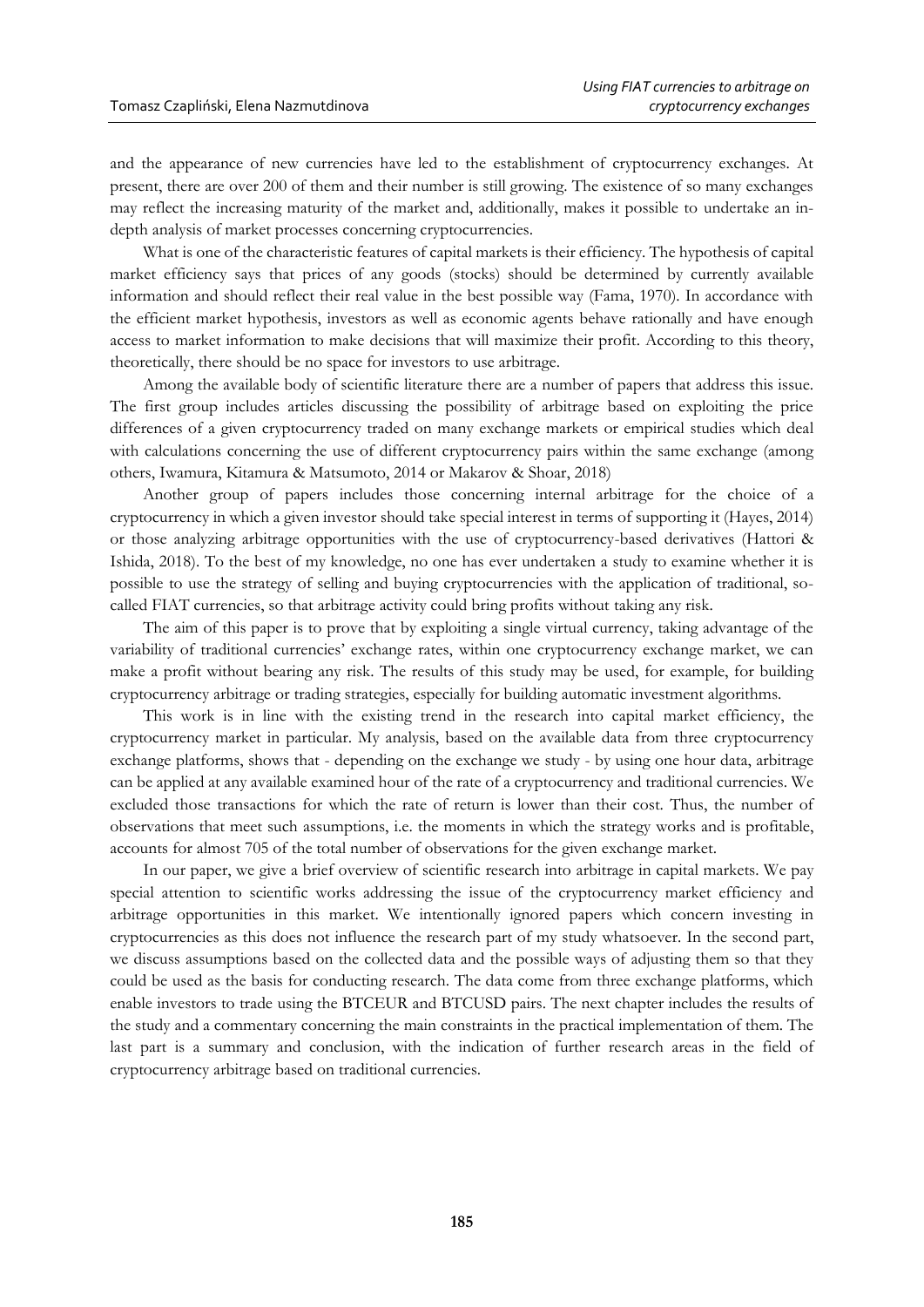#### **2. LITERATURE REVIEW**

Scientific works addressing the cryptocurrency market are still rare as compared to the number and quality of papers on "traditional" economics. Nevertheless, when performing a comprehensive analysis of the existing body of literature, we may show a few main research directions. The first of them concerns the position of cryptocurrencies in the capital market. Bianchi (2017), Yermack (2013), Chiu, Koeppl (2017), Sieroń (2013) and Cong, Li, Wang (2018) wonder whether cryptocurrency is money and whether it can be a payment method. Catalani, Gans (2018) and Sehra, Smith, Gomes (2017) discuss the economics of the socalled ICO (Initial Coin Offerings), i.e. the equivalent of the initial public offerings of companies. In relation to this area, a number of researchers, such as Athey (2016) or Pagnotta and Buraschi (2018), focused on the models of evaluating cryptocurrencies and cryptocurrency-based derivatives. Other authors, such as Urquhart (2016), dealt with the issue of the cryptocurrency market efficiency, especially the international efficiency of Bitcoin prices. What is quite interesting is the fact that independent camps of researchers presenting quite the opposite approaches have been formed in the field of research on the efficiency of the market under study. Scientists belonging to the first of these groups are of the opinion that the cryptocurrency market meets the tenets of the efficient market hypothesis - Brauneis and Mestel (2018), Nadarajah and Chu (2017), Vlasov and Demin (2017), Tiwari (2018), Bariviera (2017), Sensoy (2018). However, researchers from the other group, most of whom have conducted their studies relatively recently, express the opposite view – for example, Cheah (2018) or Yonghong (2018).

As regards arbitrage in the market of blockchain-based currencies, there are only a few scientific articles addressing this issue. They focus, among other things, on the possibility of arbitrage exploiting the price differences of a given cryptocurrency quoted on a lot of exchanges - Iwamura, Kitamura and Matsumoto (2014) emphasize Bitcoin's dominance in the market and the resulting limitations on arbitrage; Makarov and Shoar (2018) show that there are a number of opportunities for arbitrage exploiting price imbalances across different cryptocurrency markets; they also prove that such differences exist for a long time.

What is another research field is the use of arbitrage for selecting a cryptocurrency in which a given investor will be the most interested in the context of supporting it and, at the same time, maximizing profits from the resources they own. Particular attention should be paid to the study by Hayes (2014), who shows the possibility of establishing the most optimal currency for supporting at a given time.

The last of the research areas refers to the examination of arbitrage opportunities owing to the use of cryptocurrency-based derivatives. Hattori and Ishida (2018) point out that, in the period under study, since the creation of the first Bitcoin-based derivatives, there has been no possibility of arbitrage between these instruments.

No article was found which would enable us to state explicitly whether it is possible to use arbitrage based on pairs combined from a cryptocurrency and a traditional currency, ("FIAT currency" or "FIAT money), thus, make a profit without bearing, theoretically, any exchange rate risk.

In this paper, we undertake to find the answer to the above question.

## **3. METHODOLOGICAL APPROACH**

The main purpose of arbitrage is to maximize investors' profits, based on their assets, with zero risk. The above may be accomplished owing to performing transactions in two or more different markets (Grodecki, 2013). Investors exploit arbitrage when they notice that the price of an asset in a given market is different from the price of almost an identical asset in another market. If the price in the former market is higher, they sell as many of their assets as possible at an inflated price, at the same time buying in the latter market the largest possible amount of an almost identical financial instrument at a significantly lower price. In theory, the above strategy lets us conclude that it is possible to make profits with no risk attached, and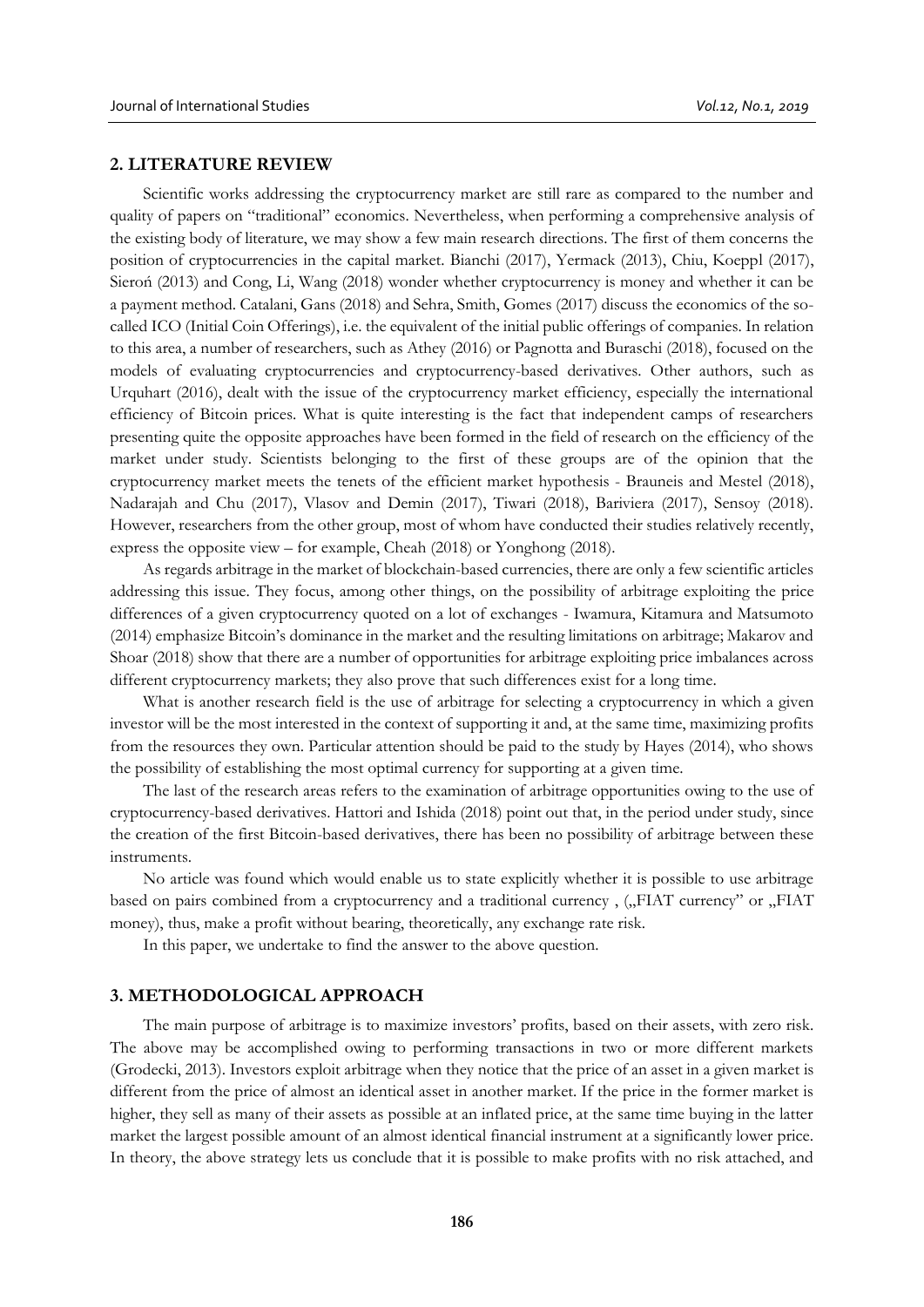the profit could only be potentially reduced if the transaction costs (of selling and purchasing instruments) were incurred (if issues and factors such as risk aversion, satisfaction with an economic transaction of morality are excluded from the model- see e.g. Litau, 2018). One example of instruments that could become the subject of transaction could be twin shares, quoted in two different stock markets in the same currency (Grodecki, 2013). Cryptocurrencies appear to be another very good example here. Regardless of the stock exchange they are traded in, we always deal with the same asset, which can be freely exchanged, withdrawn from one market and deposited in another one. This characteristic feature of cryptocurrencies became the basis for seeking arbitrage opportunities in different markets by the abovementioned researchers.

According to Grodecki (2015), investors distinguish two types of arbitrage in financial markets:

- Intra-market, i.e. arbitrage exploiting similar instruments within the same market, and
- Inter-market, i.e. arbitrage exploiting identical instruments in different markets or taking advantage of price differences between the base asset market and the derivative instrument market.

This paper focuses on intra-market arbitrage opportunities in three selected cryptocurrency exchanges.

In order to select appropriate exchanges which would be a source of information needed to conduct the study, we carried out an analysis of the biggest platforms in the world in terms of the value of their assets and trade volume.

The analysis, conducted on the basis of data from CoinMarketCap.com. website, showed that the biggest exchanges to be examined were: Bitstamp, Kraken, Bittrex, BTCC, Coinbase, Bitfinex, OKCoin, Bithumb, Poloniex, Gemini, Quine, Huobi, Binance, Zaif and bitFlyer. Out of these exchange platforms, I chose those for which the aggregated hourly data concerning the quotations of various cryptocurrencies are available and those in which it is possible to perform transactions in the same cryptocurrency using different traditional currencies.

The analysis of data revealed that only three exchanges fulfilled the above criteria - Kraken, Bistamp and Bitfinex. All of them offer one cryptocurrency, i.e. Bitcoin (BTC), which can be traded using two or more currencies at the same time. This was probably due to a few factors. First of all, Bitcoin is the basic currency used in the world of cryptocurrencies – according to Coinmarketcap, the market capitalization of Bitcoin accounts for over 53% of the value of all available and quoted cryptocurrencies in the world. What is more, Bitcoin is the most frequently traded currency. In all of the analyzed exchange markets, the volume of Bitcoin trade represented from 30% to 70% of the total daily trade at the platform. Thus, this is the perfect situation for conducting research on arbitrage opportunities because we prevent any criticism concerning the lack of liquidity or the impossibility to make a transaction because of the lack of knowledge of a given currency or because it is not quoted in the market.

As mentioned earlier, what is the characteristic feature of all the three exchanges is the fact that they make it possible to trade in the BTCEUR and BTCUSD pairs, irrespective of the place the user comes from or of the place from which the investor connects with the platform. The other exchanges either made only one of the above pairs (BTCEUR, BTCUSD) available or made the currency for transaction conditional on the place of stay or the place of residence that a given investor provided in the registration form.

As the next step, we obtained data concerning the hourly quotations of the BTCEUR and BTCUSD pairs from Cryptowatch service (www.cryptowat.ch). Additionally, in order to establish the hourly data of the EURUSD pair, we used data from DukasCopy website (www.dukascopy.com).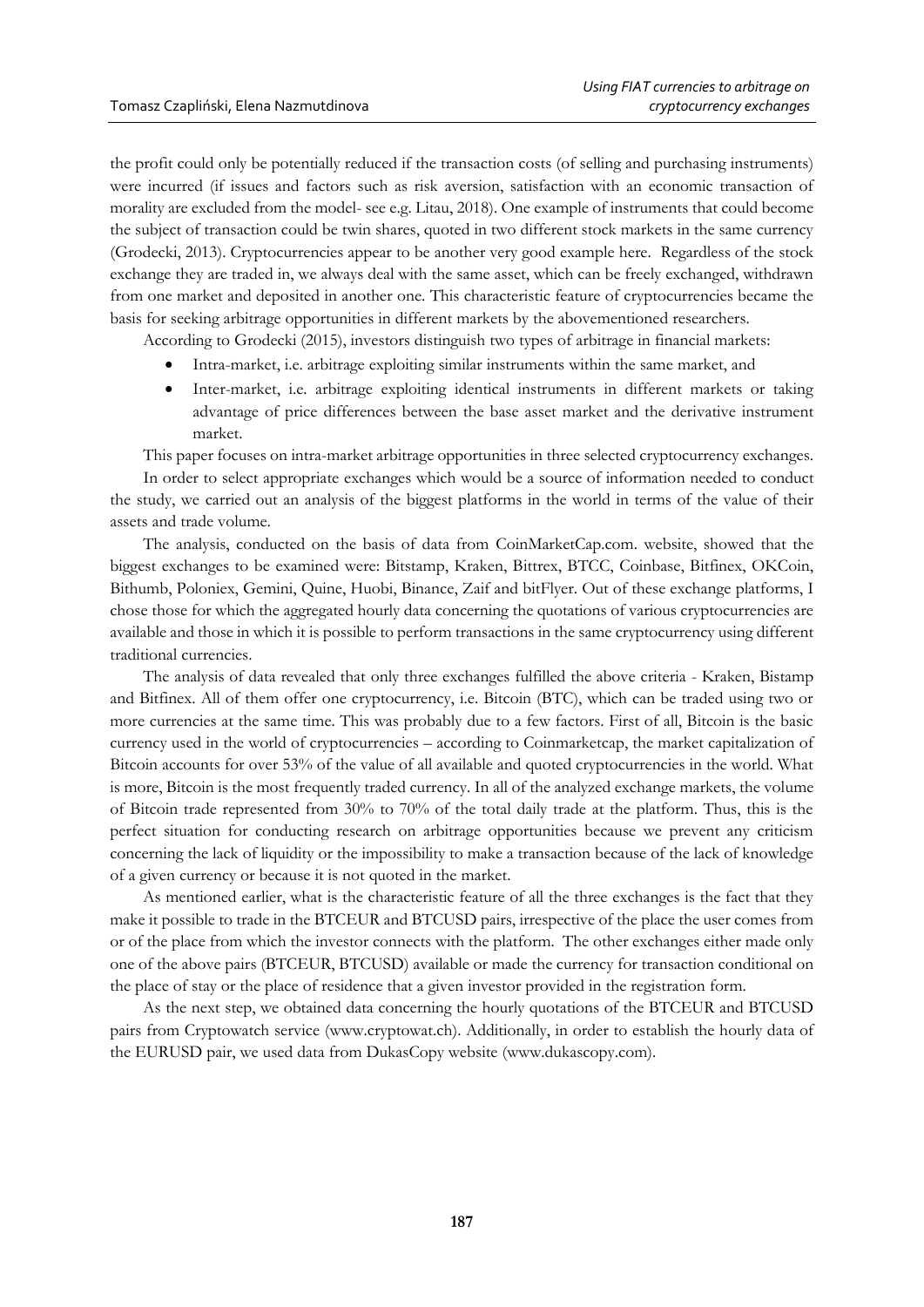## **4. CONDUCTING RESEARCH AND RESULTS**

#### **4.1. Preparation for research**

On the basis of data collected I prepared a list consisting of:

- the value of the BTCEUR pair,
- the value of the BTCUSD pair,
- the value of the EURUSD pair.

to an accuracy of one hour. If none of the abovementioned three values occurred for a given moment, that moment was not taken into consideration in further research.

Taking into account the above limitations, we obtained the following three sets of data:

- Data for the KRAKEN exchange, covering the period from 7 February 2017, 21:00 UTC to 18 January 2019, 21:00 UTC,
- Data for the BITSTAMP exchange, covering the period from 7 February 2017, 21:00 UTC to 31 December 2018, 22:00 UTC,
- Data for the BITFINEX exchange, covering the period from 17 May 2018, 16:00 UTC to 31 December 2018, 17:00 UTC.

Moreover, during the preparation, we gathered information about the minimum transaction costs that would have to be incurred if it was possible to use arbitrage in the exchanges under study. For all the exchange platforms, the minimum fee for an investor performing transactions within the exchange was from 0.05% to 0.1%. We also had to include additional 0.05% to 0.1% of the fee for the platform for every deposit and withdrawal or for every exchange of one virtual currency into another. On the basis of this analysis, we assumed that:

In order to show whether there is the possibility of arbitrage, we used the following algorithm for each moment: Assuming that we deal with an investor for whom US dollar (USD) is the main currency used for investment transactions, Bitcoin (BTC) was first of all purchased for US dollars (USD) at the BTCUSD rate. After that, the same Bitcoin (BTC) was exchanged into Euro (EUR) at the BTCEUR rate. As the last step, the amount obtained from selling Bitcoin for Euro was converted into US dollars at the EURUSD rate. Then, we compared by how much (in %) the value invested in US dollars increased or decreased in relation to the obtained value.

In each case in which there is any difference, no matter whether it is positive or negative, it is possible to use arbitrage. In case the difference is positive, the investor uses the algorithm presented above. If the difference is negative, the whole procedure should be repeated backwards, i.e. first buying Euro, and ending with the BTCUSD conversion.

#### **4.2. Research results**

On the basis of my calculations, we concluded that, in the extreme case, it is possible to use arbitrage within a given exchange in almost 70% of the examined moments. The results for each exchange platform are presented below: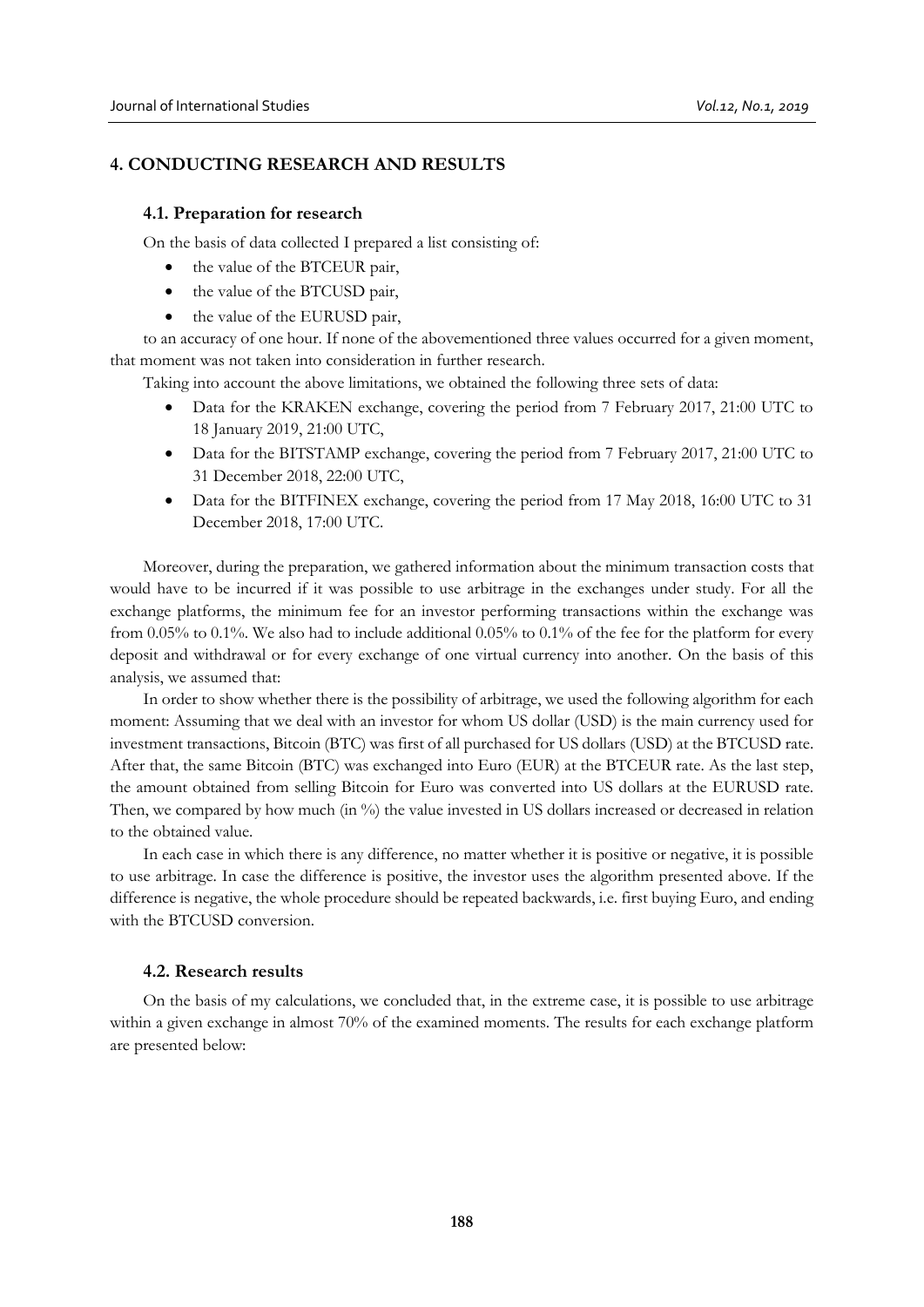Table 1

| Differences resulting from arbitrage conducted in the periods under study |           |           |          |
|---------------------------------------------------------------------------|-----------|-----------|----------|
| Exchange platform                                                         | Kraken    | Bitstamp  | Bitfinex |
| Maximum deviation $(+)$                                                   | $4.56\%$  | $4.17\%$  | 0.73%    |
| Maximum deviation (-)                                                     | $-8.79\%$ | $-3.28\%$ | $-0.62%$ |
| Number of observations - total                                            | 9593      | 8491      | 4.655    |
| Number of observations – difference $> +/- 1\%$                           | 728       | 668       |          |
| Number of observations – difference $> +/- 0.5\%$                         | 1,832     | 1,701     | Q        |
| Number of observations – difference $> +/- 0.2\%$                         | 4,501     | 3,905     | 362      |
| Number of observations – difference $> +/- 0.1\%$                         | 6,560     | 5,939     | 1,514    |

Differences resulting from arbitrage conducted in the periods under study

*Source*: Author's own work

The above table provides the following information:

- $\bullet$  Maximum deviation  $(+)$  means the maximum observed difference that had a positive value,
- Maximum deviation  $(-)$  means the maximum observed difference that had a negative value,
- Number of observations means the number of moments for which the possibility of using arbitrage was examined,
- Number of observations difference  $> +/- x\%$  means the number of moments in which the arbitrage difference of the absolute value higher than  $x\%$  was observed.

Thus, the presented data show that, within one exchange, it was possible to make a profit of as much as 8.79% on a single transaction, using arbitrage with the BTCUSD, BTCEUR and EURUSD pairs. In the case of Kraken or Bitstamp, the number of observations for the absolute difference on a transaction amounting to more than 1% accounted for almost 8% of all observations. What is interesting is the fact that in none of the analyzed moments the difference on a transaction was "0". The analysis was conducted with the use of hourly data. If there were data available in shorter time intervals, it would be probable that arbitrage could be used to a greater extent in a given time. With the present state of technological advancement, algorithms could perform analyses and transactions in intervals measured in seconds in a lot of exchange platforms simultaneously. However, possible delays resulting from the confirmation of transactions may cause that the state in which a transaction can be performed with zero risk could be nonexistent.

Yet the analysis of the above table allows us to make a clear conclusion- on the basis of the analyzed data, in theory, arbitrage could be used in the examined exchange platforms. In the table, we intentionally included values for which the absolute value was higher than 0.1%.

#### **4.3. Possible constraints on the application of the research findings**

It must be remembered that the above results are theoretical calculations the application of which may be limited due to:

 the accuracy of data – data gathered for calculations come from external sources rather than from exchanges themselves. It may turn out that the data were inaccurate or did not reflect the real state in the past;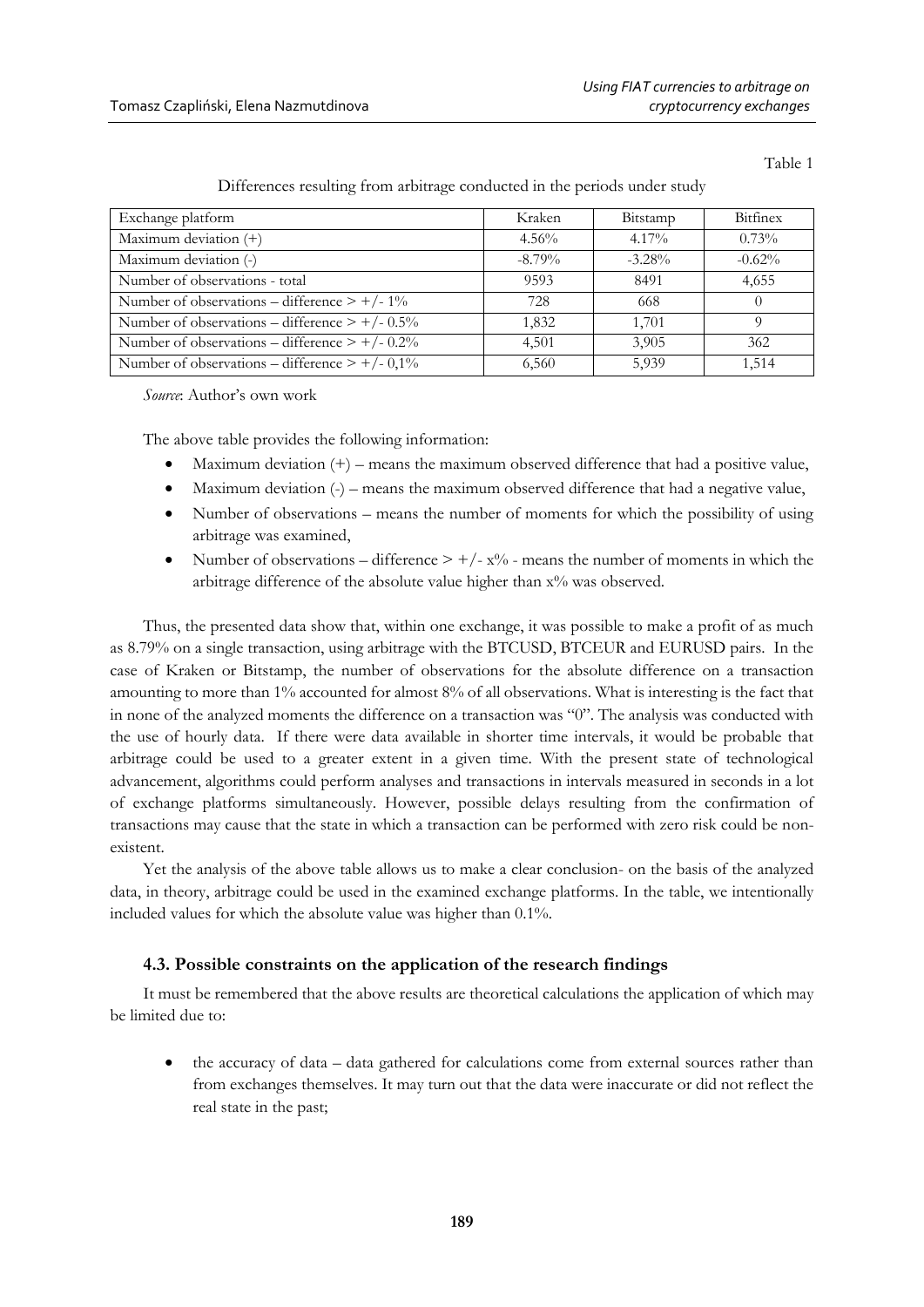- time needed to perform transactions all transactions using blockchain-based currencies have to be confirmed by the community via one of two principles - proof-of-work or proof-of-stake; in the case of Bitcoin, it is proof-of-work; nowadays, it may take up to a few hours to accept a transaction with the use of BTC;
- transaction cost most exchanges collect commission on the deposit or withdrawal of assets and on each transaction; at present, on the one hand, we observe a trend of reducing transaction costs in cryptocurrency exchanges; on the other hand, the fee policy may change any moment, which may significantly influence the level of potential profits;
- time needed to deposit or withdraw assets now, assets are deposited in cryptocurrency exchanges through traditional bank channels; it often takes time to register resources coming from outside the exchange;
- relatively small transaction volumes as the daily trade volume of Bitcoin is approximately 5m USD, it is safe to say that this a relatively small market for institutional investors; while it provides individual investors with an opportunity to use arbitrage, the absolute obtainable amounts are not impressive.

There is another thing that must be emphasized. The above limitations occur only in the time we are writing this paper. It is highly probable that in the near future, exchanges will become the subject of interest on the part of a significantly larger number of investors; thus, they may attract more capital and become equipped with mechanisms that will make the above constraints negligible. We can already observe a trend of the instant exchange of one cryptocurrency into another within a single platform, which in turn enables faster transactions based on Bitcoin and other virtual currencies. The problem of time needed to pay investors will also slowly disappear. Originally, the biggest exchanges in the world were able to block assets to be withdrawn by a given investor for over a month. This was related to the need for adapting cryptocurrency exchanges' operations to new, previously non-existent, regulations, which were introduced by the day. At present, the average waiting time for assets to be paid to investors does not exceed 72 hours, and most platforms, for an additional fee, make payments up to 12 hours.

### **4.4. Further research directions**

The above study opens new research areas in the field of arbitrage. It is natural that we should seek answers to the question what determines the fact that difference values deviate either to the positive or negative direction. What is a very important aspect from the point of view of entities using automatic stock exchange investment algorithms is the information on the timing of the process of shifting from plus to minus values and whether factors such as trade volume, time of day, day of the week, month or specific days in the year affect arbitrage opportunities.

Moreover, what could be another obvious development of my study is an attempt to use additional currency or cryptocurrency pairs in order to find out whether there are more, far more complex, arbitrage opportunities.

Finally, there is no doubt that it is necessary to conduct studies of a living organism, i.e. the cryptocurrency exchange, with the use of data flowing to the investment algorithm in real time. We have to check to what extent the response time of a given algorithm affects further possibilities of the use of the arbitrage strategy presented in this paper.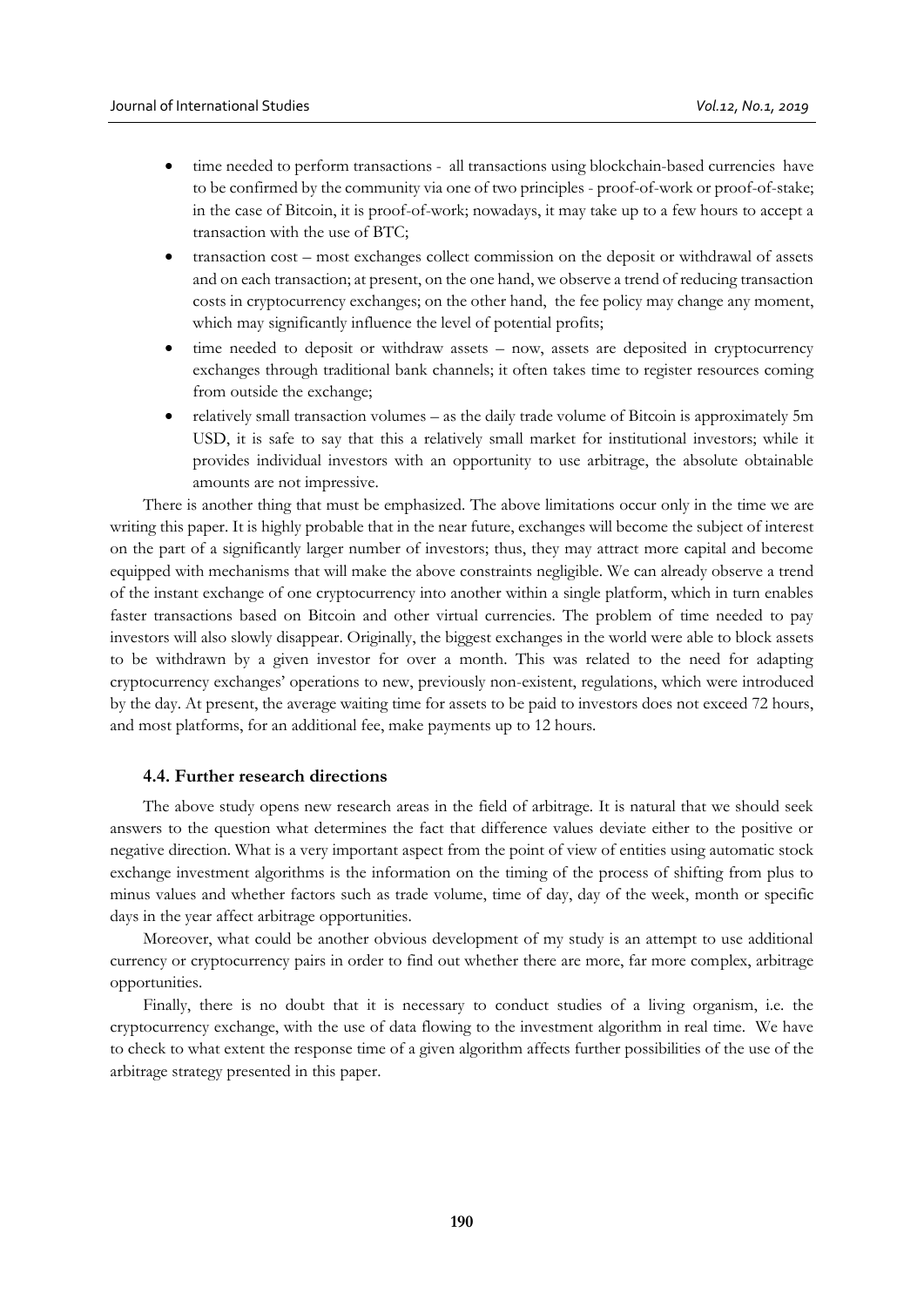## **CONCLUSION**

In the paper, we proved that it is possible to use arbitrage exploiting the BTCEUR, BTCUSD and EURUSD pairs in three selected cryptocurrency exchanges, which make the quotations of Bitcoin available both in EUR and USD. The analysis of arbitrage shows that, in the period under study, there was not a single moment in which the arbitrage difference would be equal to 0, which means that in every examined moment it was possible for investors to perform a profitable transaction without bearing any risk.

Regarding the hypothesis of the efficient capital market, it must be pointed out that either investors do not behave rationally and do not process available information to maximize their profit without exposing themselves to extra risks or the cryptocurrency market is not efficient in this respect. This situation in the market could also be due to the fact that virtual currency markets may not be mature enough to accommodate more advanced investment strategies, which are widely used in the capital markets of "traditional economics". In order to draw more conclusions with regard to this issue, we would have to carry out additional analyses trying to seek the determinants of such a state of affairs.

Further research with the use of data originating from real-time exchange systems should confirm my thesis that it is possible to use arbitrage exploiting the BTCEUR, BTCUSD, EURUSD pairs.

## **Acknowledgement**

We would like to thank Rafał Kasperowicz, PhD, from the Poznań University of Economics and Business, for his expert assistance and methodological support in writing this paper.

#### **REFERENCES**

Athey, S., Parashkevov, I., Sarukkai, V., & Xia, J. (2016). Bitcoin Pricing, Adoption, and Usage: Theory and Evidence. Bariviera, A. (2017). The Inefficiency of Bitcoin Revisited: a Dynamic Approach. *Economics Letters,* 161, 1-4.

- Bianchi, D. (2017). Cryptocurrencies As an Asset Class? An Empirical Assessment, WBS Finance Group Research Paper.
- Brauneis, A., & Mestel, R. (2018). Price Discovery of Cryptocurrencies: Bitcoin and beyond. *Economics Letters,* 165, 58– 61.
- Catalini, C., & Gans, J. (2018). Initial Coin Offerings and the Value of Crypto Tokens.
- Cheah, E., Mishra, T., Parhi, M., & Zhang, Z. (2018). Long Memory Interdependency and Inefficiency in Bitcoin Markets. *Economics Letters,* 167, 18-25.

Chiu, J., & Koeppl, T. (2017). The Economics of Cryptocurrencies – Bitcoin and Beyond.

Cong, L., Li, Y., & Wang, N. (2018). Tokenomics: Dynamic Adoption and Valuation.

- Fama, E. (1970). Efficient Capital Markets: A Review of Theory and Empirical Work, *Journal of Finance*, 25(2), 383-417.
- Grodecki, A. (2013). Motywy zawierania transakcji terminowych.
- Hattori, T., & Ishida, R. (2018). Do Investors Arbitrage in the Cryptocurrency Market? Evidence from the Bitcoin Futures Market.
- Hayes, A. (2014). The Decision to Produce Altcoins: Miners' Arbitrage in Cryptocurrency Markets.
- Iwamura, M., Kitamura, Y., Matsumoto, T., (2014). Is Bitcoin the Only Cryptocurrency in the Town? Economics of Cryptocurrency and Friedrich A. Hayek.
- Litau, E. (2018). Entrepreneurship and economic growth: A look from the perspective of cognitive economics ACM International Conference Proceeding Series (pp. 143–147). http://doi.org/10.1145/3271972.3271978
- Makarov, I., & Shoar, A. (2018). Trading and Arbitrage in Cryptocurrency Markets.
- Nadarajah, S., & Chu, J. (2017). On the Inefficiency of Bitcoin*. Economics Letters,* 150, 6-9.
- Nakamoto, S. (2008). Bitcoin: A Peer-to-Peer Electronic Cash System.

Pagnotta, E.S., & Buraschi, A. (2018). An Equilibrium Valuation of Bitcoin and Decentralized Network Assets.

Sehra, A., Smith, P., & Gomes, P. (2017). Economics of Initial Coin Offerings.

Sensoy, A. (2018). The Inefficiency of Bitcoin Revisited: A High-Frequency Analysis with Alternative Currencies.